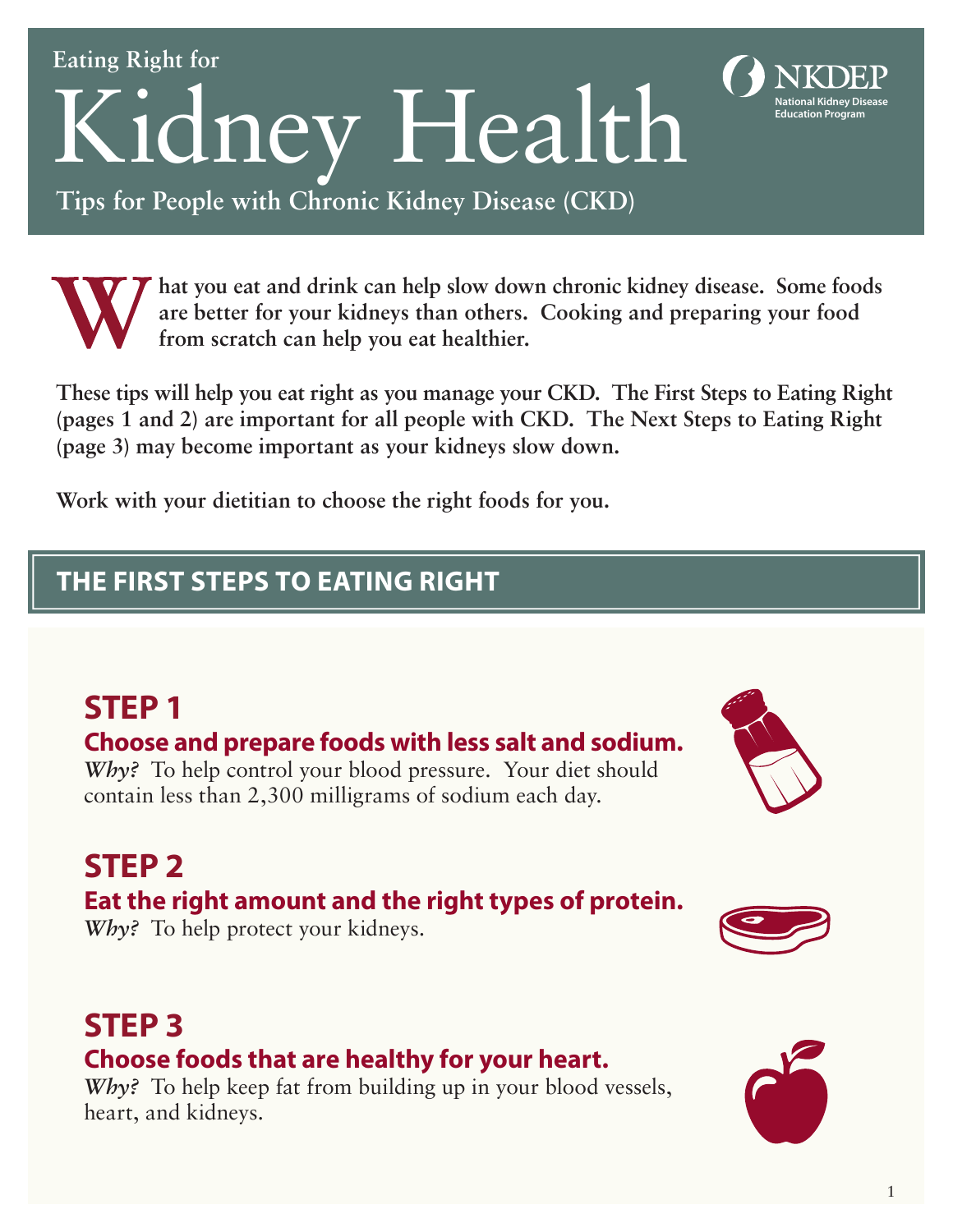#### **THE FIRST STEPS TO EATING RIGHT**

### **STEP 1 Choose and prepare foods with less salt and sodium.**

- Buy fresh food more often. Sodium (a part of salt) is added to many packaged foods.
- Use spices, herbs, and sodium-free seasonings in place of salt.
- Check the Nutrition Facts label on food packages for sodium. A Daily Value of 20% or more means the food is high in sodium.
- Try lower-sodium versions of frozen dinners and other convenience foods.
- Rinse canned vegetables, beans, meats, and fish with water before eating.

**Look for Food Labels that Say**

- Sodium free Salt free Very low sodium Low sodium Reduced or less sodium
- Light in sodium No salt added Unsalted Lightly salted

#### **STEP 2 Eat the right amount and right types of protein.**

- Eat small portions of protein foods.
- Protein is found in foods from plants and animals. Talk to your dietitian about how to choose the right combination for you.

| <b>Animal-protein Foods</b>                                      | <b>Plant-protein Foods</b> |
|------------------------------------------------------------------|----------------------------|
| • Chicken • Fish • Meat • Eggs • Dairy   • Beans • Nuts • Grains |                            |

### **STEP 3 Choose foods that are healthy for your heart.**

- Grill, broil, bake, roast, or stir-fry foods, instead of deep frying.
- Cook with nonstick cooking spray or a small amount of olive oil instead of butter.
- Trim fat from meat and remove skin from poultry before eating.

#### **Heart-healthy Foods**

- Lean cuts of meat, like loin or round Poultry without the skin Fish Beans
- Vegetables Fruits Low-fat milk, yogurt, cheese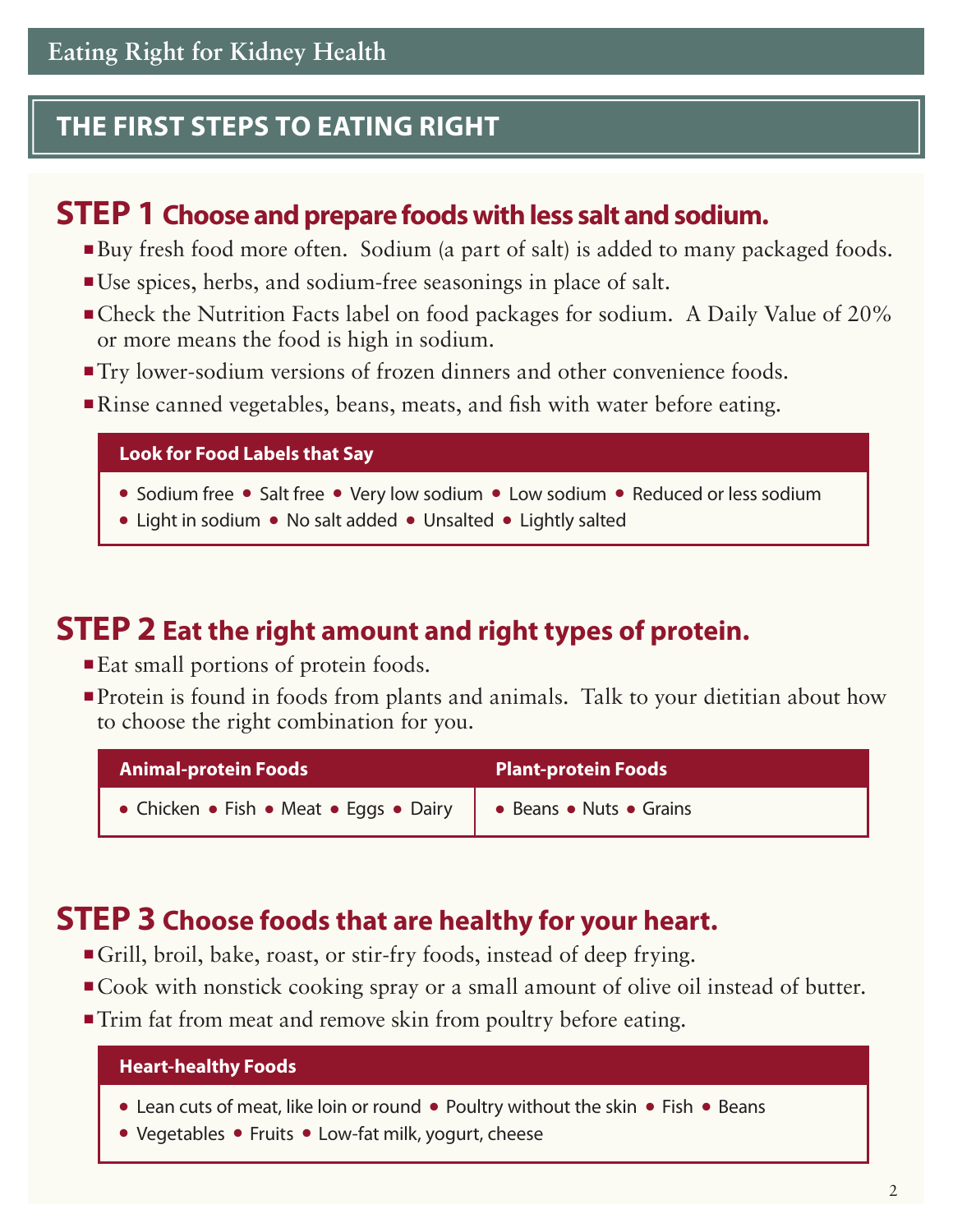#### **THE NEXT STEPS TO EATING RIGHT**

**As your kidneys slow down, you** *may* **need to eat foods that are lower in phosphorus and potassium. Your health care provider will use lab tests to watch your levels.** 

### **STEP 4 Choose foods with less phosphorus.**

*Why*? To help protect your bones and blood vessels.

- ■Many packaged foods have added phosphorus. Look for phosphorus—or for words with "PHOS"—on ingredient labels.
- Deli meats and some fresh meat and poultry can have added phosphorus. Ask the butcher to help you pick fresh meats without added phosphorus.

| <b>Foods Lower in Phosphorus</b>                                                                                                       | <b>Foods Higher in Phosphorus</b>                                                                |
|----------------------------------------------------------------------------------------------------------------------------------------|--------------------------------------------------------------------------------------------------|
| • Fresh fruits and vegetables • Breads, pasta, rice<br>• Rice milk (not enriched) • Corn and rice cereals<br>• Light-colored sodas/pop | • Meat, poultry, fish • Bran cereals and oatmeal<br>• Dairy foods • Beans, lentils, nuts • Colas |

### **STEP 5 Choose foods that have the right amount of potassium.**

*Why?* To help your nerves and muscles work the right way.

- Salt substitutes can be very high in potassium. Read the ingredient label. Check with your provider about using salt substitutes.
- ■Drain canned fruits and vegetables before eating.

| <b>Foods Lower in Potassium</b>          | <b>Foods Higher in Potassium</b>            |
|------------------------------------------|---------------------------------------------|
| • Apples, peaches • Carrots, green beans | • Oranges, bananas • Potatoes, tomatoes     |
| • White bread and pasta • White rice     | • Brown and wild rice • Bran cereals        |
| • Rice milk (not enriched)               | • Dairy foods • Whole wheat bread and pasta |
| • Cooked rice and wheat cereals, grits   | • Beans and nuts                            |